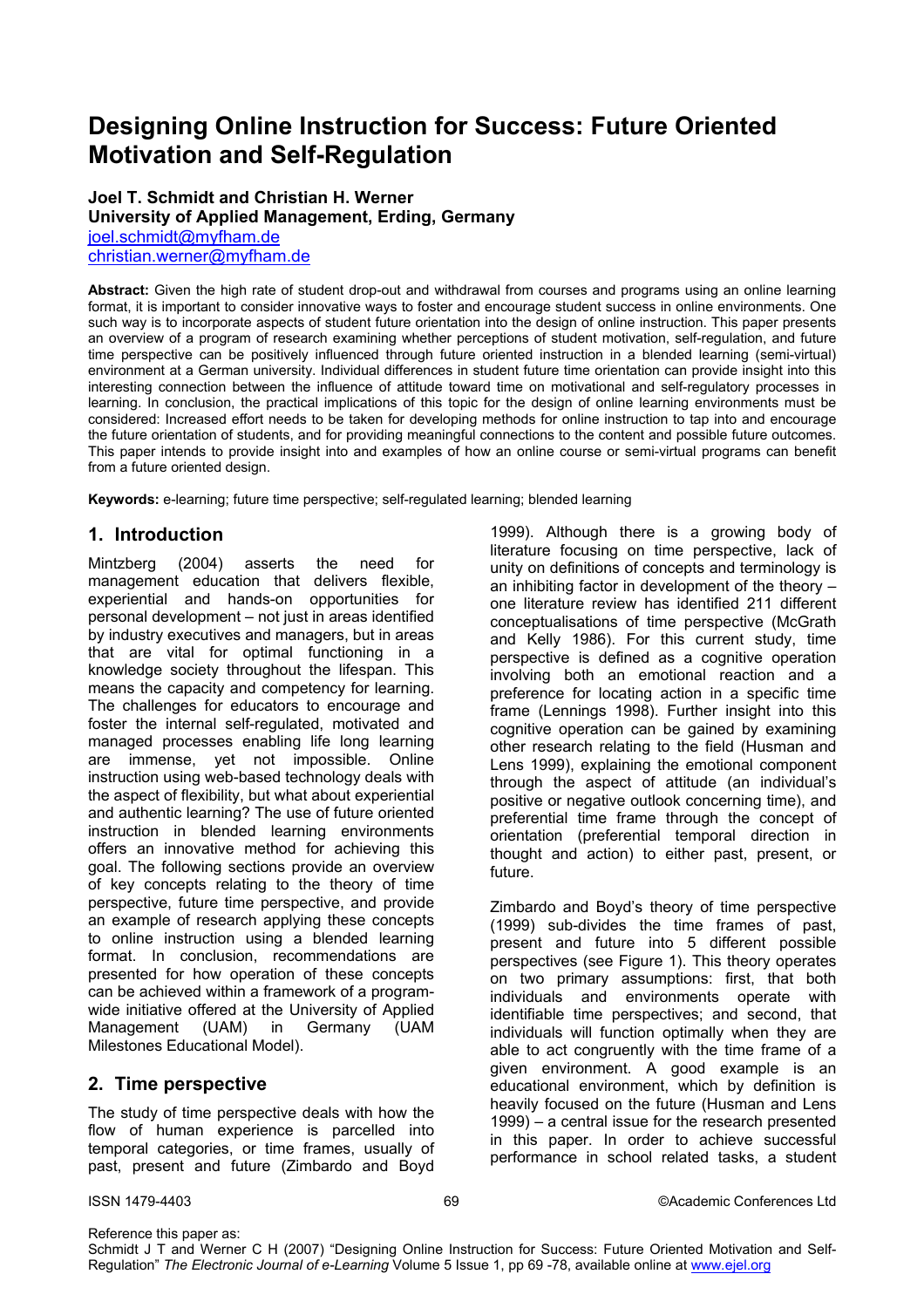must be able to function effectively within a future time perspective. Furthermore, new educational environments, such as online and web-based learning increase this future requirement in the necessity for intense self-directed functioning. This will be discussed later in greater detail, but it is important to emphasise the flexible and adaptable characteristic of time perspective: it is neither fixed nor permanent; it is learned, and allows for a flexibility of behaviour contingent upon individual values and beliefs, and the demands of a specific situation or context (Boniwell and Zimbardo 2004).



**Figure 1**: 5 distinct time perspectives according to Zimbardo and Boyd (1999)

Operating from a social cognitive perspective of education (Bandura 1986; 1999) where people are viewed as self-organising, proactive, selfreflecting, and self-regulating, not just reactive organisms, formed and controlled by external events (see Pintrich and Schunk 2002 for a detailed review), this type of optimal social functioning hinges upon achieving a balance of self-regulation and sustained motivation. A key factor providing insight into how to achieve this equilibrium is the examination of attitudes and perceptions of the future – namely future time perspective (FTP).

#### **3. Future time perspective – An overview**

Husman and Lens (1999) in their foundational article on the role of the future in student motivation, define FTP as the integration (method and degree) of the chronological future into the present life-space of an individual through motivational goal-setting processes. They have identified four important figures in the development of the literature base. The information in Table 1 summarises their findings. The common feature across all of these theoretical concepts is the importance of goals and planning for the future.

| Theorist | Fundamental Concept Relating to FTP                                                                                                                              |
|----------|------------------------------------------------------------------------------------------------------------------------------------------------------------------|
| Lewin:   | goal setting is closely related to time perspective – individual goals include future expectations                                                               |
| Fraisse: | importance of individual beliefs in the possible realisation of the future                                                                                       |
| Nuttin:  | connection of psychological future to motivation (future = time quality of the goal object)                                                                      |
| Giesme:  | FTO = capacity to anticipate the future (including cognitive elaboration of plans and projects),<br>reflecting concern, involvement and engagement in the future |

**Table 1**: Fundamental concepts found in foundational literature on FTP

According to Nuttin and Lens (1985), it is important to think of individual FTP in terms of its extension, density and degree of realism. Extension (also referred to as habitual time space) refers to the amount of time that is considered when making plans, resulting in goals being located either inside or outside of the "habitual time space". The importance of "inside" goals is much greater than goals that are "outside" in terms of how close and distinct they appear.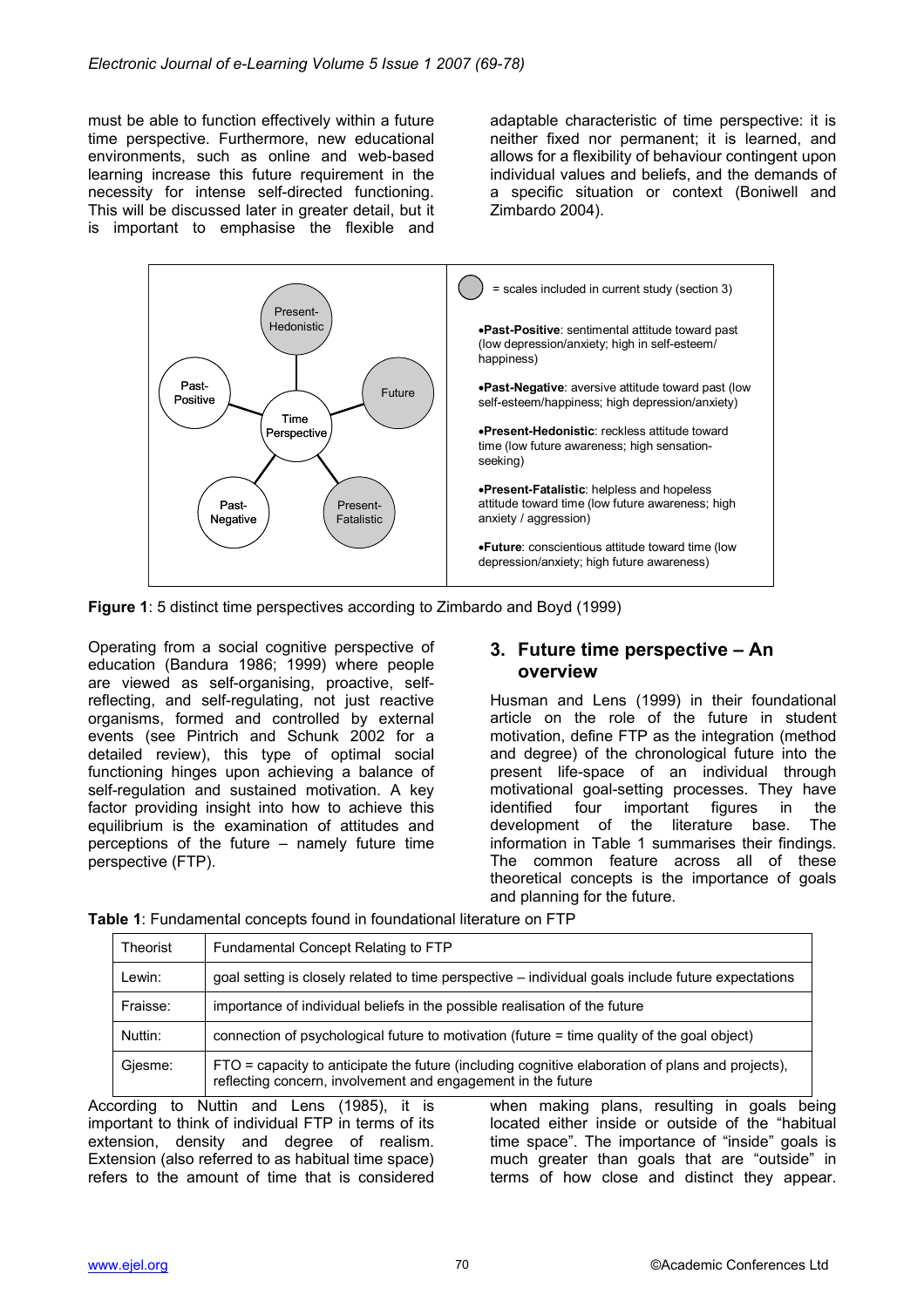Therefore, having an extended habitual space will influence the perception of long-term goals, making them appear to be closer and more important. Density relates to the amount of goals that an individual plans to achieve, and *realism* refers to whether these goals and plans are realistic or not. The concept of goal-setting is a defining factor in motivational literature, yet exactly how far into the future these goals should reach for optimal performance is unclear and a subject of debate. On one side, goals close to the present (proximal) are encouraged; on the other side, goals that are achieved further in the future (distal) are seen to be the most powerful.

#### **3.1 FTP, Goal-setting and instrumentality**

The ability to conceptualise a plan for the future and be affected by long-term future goals is a critical component of motivation (Miller, De Backer, and Greene 1999; Husman et al. 2000; Simons et al 2004 for reviews), and many popular studies have focused on the topic addressing effective goal-setting. A crucial aspect identified in this literature is goal proximity – how far ahead in the future will the goal be achieved? The literature implies that goals taking less time to achieve will have greater motivation than goals taking longer to achieve. This could be a logical conclusion considering the aspects of challenge, difficulty, and perseverance, but only if FTP is not accounted for (especially the aspect of extension).

Research examining future goals is growing, and many studies examine aspects of value and utility – or instrumentality (Husman et al 2004; Miller and Brickman 2004; Simons et al 2000 for a detailed review). The premise supported by these studies maintains that the degree of task value increases when a present task is viewed as "instrumental" to achieving a relevant goal in the more distant future. Miller, DeBacker and Greene (1999: 250) have identified two key functions of future goals that provide a foundational basis for the current program of research described later in this paper: '(1) future goals provide the impetus for the formation of systems of proximal sub goals; and (2) future goals represent important incentives for present action, but only when current tasks are perceived as instrumental to attainment of those future goals'. Miller and his colleagues expand on Bandura's (1986) combination of distal aspirations with proximal self-guidance in personal development stating that 'having a context of personally valued future goals in which proximal sub goals are imbedded not only makes pursuit of the future goal possible and attainment feasible, it gives meaning to our proximal behaviour; for without future goals to guide the generation of proximal goal systems, human behaviour would be guided only by

immediate needs and immediate consequences' (1999: 251).

#### **3.2 Barriers and limitations to FTP**

Potential inhibitors of FTP competency have been identified, including formation of goals that avoid learning or performance (Elliot and Harackiewicz 1994), and negative views, attitudes, beliefs or values about the future (which may be culturally determined, see McInerney 2004). Zimbardo and Boyd (1999) in their theory of time perspective acknowledge that a "temporal bias" may occur, which could severely inhibit the ability to flexibly switch temporal frames among past, future and present depending on situational demands, resource assessments, or personal and social appraisals. Two time perspectives (see Figure 1) are identified in the Zimbardo Time Perspective Inventory (1999) that, when biased, can lead to negative life consequences (such as mental health problems, crime, or addictions) in the predominantly future-orientation of western society: present-hedonistic (reflecting a risktaking, reckless attitude focusing on present pleasure with little concern for future consequences) and present-fatalistic (reflecting a helpless and hopeless attitude toward the future and life). In academic environments requiring goal-setting and self-directed and regulated learning, rigidity in either of these time perspectives could cripple learning processes – from a disregard for the future (hedonism) or from a complete relinquishment of control, responsibility, or anticipation for all goal directed behaviour (fatalism).

#### **3.3 FTP and academic success**

Research by Shell and Husman (2001) examining the relations between FTP and control beliefs, academic achievement and studying of college students (*N*=198) found that FTP beliefs have a positive effect on motivating achievement and studying. Malka and Covington (2005) in their program of research in three studies confirmed the potential of perceived instrumentality to predict unique variance in achievement independent of other motivational variables. Therefore, they encourage educators to explore the benefits of nurturing perceived instrumentality within instructional interventions. Husman and her colleagues (2004) in their examination of the relationships between instrumentality, task value, and intrinsic orientation in college students (*N*=207) found that these three unique motivational constructs impact each other in specific ways, and are supportive. In their investigation intrinsic motivation was the most significant predictor of task value, and they encourage further research on the relationship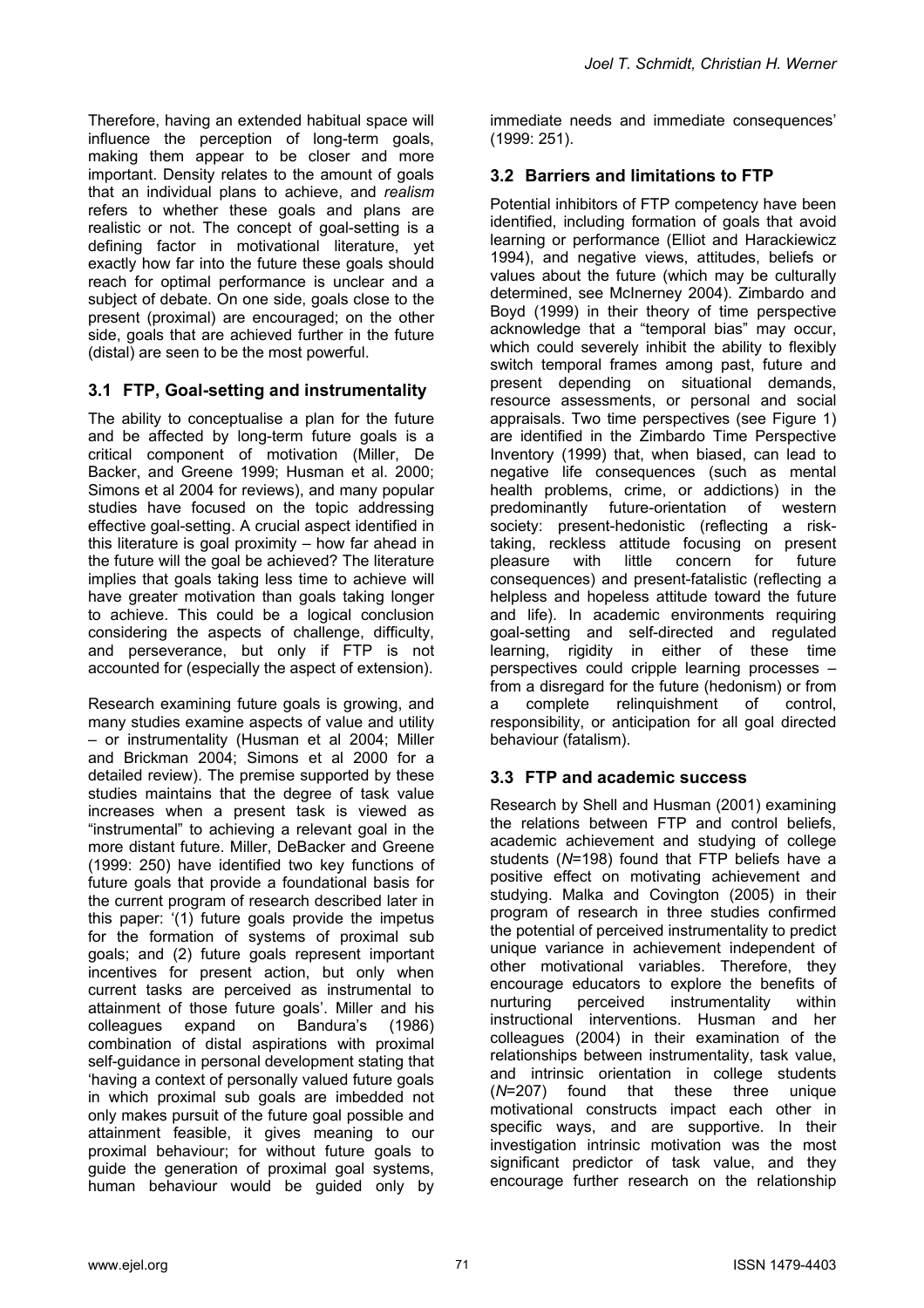between instrumentality and task value. Ultimately, their research is important in solidifying the motivational differences between an activity's value for the present and value for the future. In another study on the dynamic interaction between college students' (*N*=103) volitional strategy use and perception of instrumentality, Husman, McCann and Crowson (2000) confirmed that the relationship between these two constructs grows over time (1 semester). The study encourages further research in a dynamic framework regarding the complex relationships between instrumentality, academic performance, strategy use, and how these might promote and support each other over time.

#### **3.4 Summary**

Much of the research presented in this overview has explored the relationship between the motivational constructs of perceived instrumentality, intrinsic motivation and task value. Perceived instrumentality has been confirmed as a valid predictor of key motivational factors: task value (Miller et al 1996); intrinsic motivation (Husman, et al. 2004); achievement (Malka and Covington 2005); volitional and self-regulatory strategy use (Husman, et al. 2000). These studies have stemmed from the intent to identify perceived instrumentality as a unique construct worthy of research in motivational research, and have been successful in achieving this goal. Fostering perceptions of instrumentality within instructional interventions is an aspect that has not been explored in the literature on FTP, and such research is needed. Miller and Brickman (2004) view such future oriented instruction as a critical factor in promoting increased proximal motivation in students.

# **4. Research examining future oriented instruction**

One of the few studies dealing with the effects of future oriented instruction (Schmidt, in press) examines whether perceptions of student motivation, self-regulation, and future time perspective can be positively influenced through future oriented instruction in a blended learning (semi-virtual) environment. Using a convenient sample of first-year undergraduate business students in blended learning (semi-virtual) courses at a German university, Schmidt employs both quantitative (self-report surveys) and qualitative measures (semi-structured interviews) over two semesters. A central element in Schmidt's program of research is the focus on instrumentality as instructional content. Building on the social cognitive model of future oriented motivation and self-regulation presented by Miller and Brickman (2004), Schmidt emphasises the

cyclical nature of complex goal systems and their interaction with instrumentality as a supportive construct increasing the relevance and value of proximal activity for distal goal achievement. As students develop goals for distal future achievement occuring through the accomplishment of proximal subgoal systems, instrumentality plays a key role in solidifying the connection between the here-and-now and the distant future. Conceived as supplementary instruction to any course, future oriented instruction was implemented within a required course (Personality Development and Self-Management – PDSM) dealing with life and career goals, along with time-management strategies.

Future oriented instruction for the treatment group consisted of the following:

- A simple heuristic tool for determining the value and relevance of coursework: stepping stone, hurdle, and hoop
- Explanations on proximal and distal goals presented and discussed in group coaching sessions, including successful implementation strategies
- Worksheets encouraging self-reflection and assessment, as well as individual practice in effective goal-setting (proximal and distal)
- PLUS regular instruction for PDSM

Instruction for the non-treatment group focussed solely on future goals (for life and career) and time management strategies – no explanations or materials were provided dealing with future orientation, instrumentality, proximal and distal goal systems, and their application in academic environments. The findings presented by Schmidt (in press) that are relevant to the topic of designing successful online instruction are as follows:

- Future oriented instruction increases awareness and understanding of time perspective, instrumentality and distal/proximal goal systems: qualitative interview data analysis revealed that students in the treatment group receiving future oriented instruction were better able to articulate their awareness and understanding of the factors listed above.
- High-FTP increases the likelihood for higher self-reported levels of performance-approach goal orientation, metacognitive self-regulation, strategies for managing time and study environment, and help-seeking strategies: regression analysis of quantitative self-report survey data indicated that having higher levels of FTP positively influenced the learning process factors of goal orientation, selfregulated learning, and effective strategy use.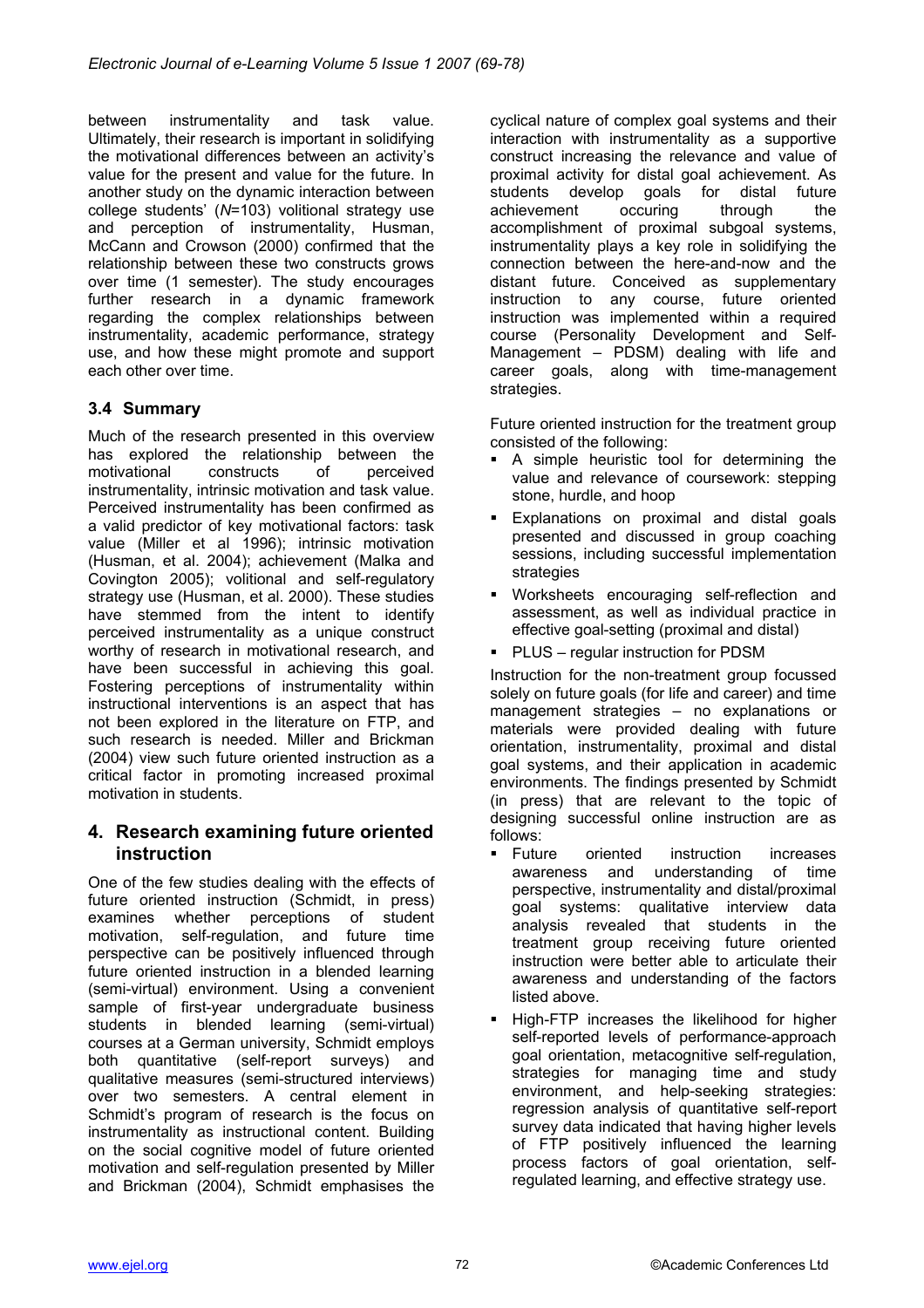Low-FTP (high Present-Hedonistic or Present-Fatalistic) increases the likelihood for higher self-reported levels of mastery-avoidance and decreases the likelihood of help-seeking: regression analysis of quantitative self-report survey data indicate the potential negative influence of time perspectives associated with low levels of FTP (see Zimbardo and Boyd 1999).

These findings are valuable to the field of instructional design, especially in the creation of online learning environments. Inclusion of FTP and future orientation, as well as other related concepts such as instrumentality and proximal/distal goal setting can promote positive learning processes necessary for high level performance and achievement. The increased awareness and understanding of factors such as time perspective, instrumentality and distal/proximal goal systems occurring through future oriented instruction provide support for increased research activity in this area. Furthermore, these findings identify FTP concepts as supportive to other positive learning process variables identified from previous research, specifically that learning and achievement improves when students operationalise positive goal orientations (Elliot 2005), and when students take independent initiative in learning activities through metacognitive self-regulation and effective use of learning strategies (Pintrich and Zusho 2001). Even with such positive results, an important question to consider is "who benefits the most from future oriented instruction?" The research conducted by Schmidt (in press) appears to emphasise the generic benefits of FTP and future oriented instruction for all learners. However, another more targeted interpretation can be made attributing such instruction as being most beneficial to learners with low levels of FTP. Functioning without high FTP in a high FTP environment (Husman and Lens 1999; Zimbardo and Boyd 1999) can mean low levels of instrumentality for immediate tasks and activities, and possible negative impact on learning processes.

Compensation for this can occur through future oriented instruction which emphasises and supports the connection between distal and proximal goal systems, increasing the instrumentality for immediate tasks and activities (which has been shown to have positive impact on learning processes). Further research is needed in this area to validate these interpretations and findings. The following section provides an overview of a multi-level model (see Figure 3) for implementing future-oriented instruction within higher education degree programs, of which the program of research by Schmidt represents the

course level: other programs of research are in progress assessing implementation of future orientation at the program level (including crossprogram measures), as well as pre/post program participation in extra-curricular offerings within blended learning environments.

#### **5. Implications for designing online instructional environments**

Online learning presents many advantages, such as easy access, flexibility, and the opportunity to study while remaining engaged in full-time employment. However, even with such advantages, there are still reports of high (from 50 to even 70%) drop-out rates (Schmidt 2004; Wang et al 2003: 2). Some speculations as to why students do not continue with online educational programs include lack of face-to-face contact with instructor and peers, and a deficit in academic self-discipline and motivation required for success in distance learning environments. Stark and Mandl (2003) contend that students are often illprepared for the demands of online learning environments, and lack sufficient meta-cognitive abilities to successfully reflect, control or organise their own learning activities (especially concerning time management). Blended learning is a good example of how online instruction can be improved in response to the problems of virtual (online) instruction. It attempts to combine the advantages of both face-to-face (onsite) and online instruction (other terminology can also be found in relevant literature, such as "hybrid", "mixed" and "semi-virtual" instruction; see Osguthorpe and Graham 2003; Garrison and Kanuka 2004 for detailed reviews). Conceptualising effective instructional measures for the use of blended learning environments involves the application of two main concepts: authenticity and method.

Mintzberg (2004) presents an overview of effective pedagogy using this spectrum to increase the amount of real experience opportunities provided to students (see Figure 2). This figure presents concrete examples of activities for students in a framework that steadily increases the level of authenticity or situational context required (resulting in an active student role). It has been modified by including traditional forms of learning (focus on the teacher, resulting in a passive role for students) at the beginning in order to emphasise the comparison to computer and web-based online instruction.

Given the research relating to the positive effect that high levels of intrinsic motivation, task value and self-regulatory ability (as presented in the preceding sections of this paper) have upon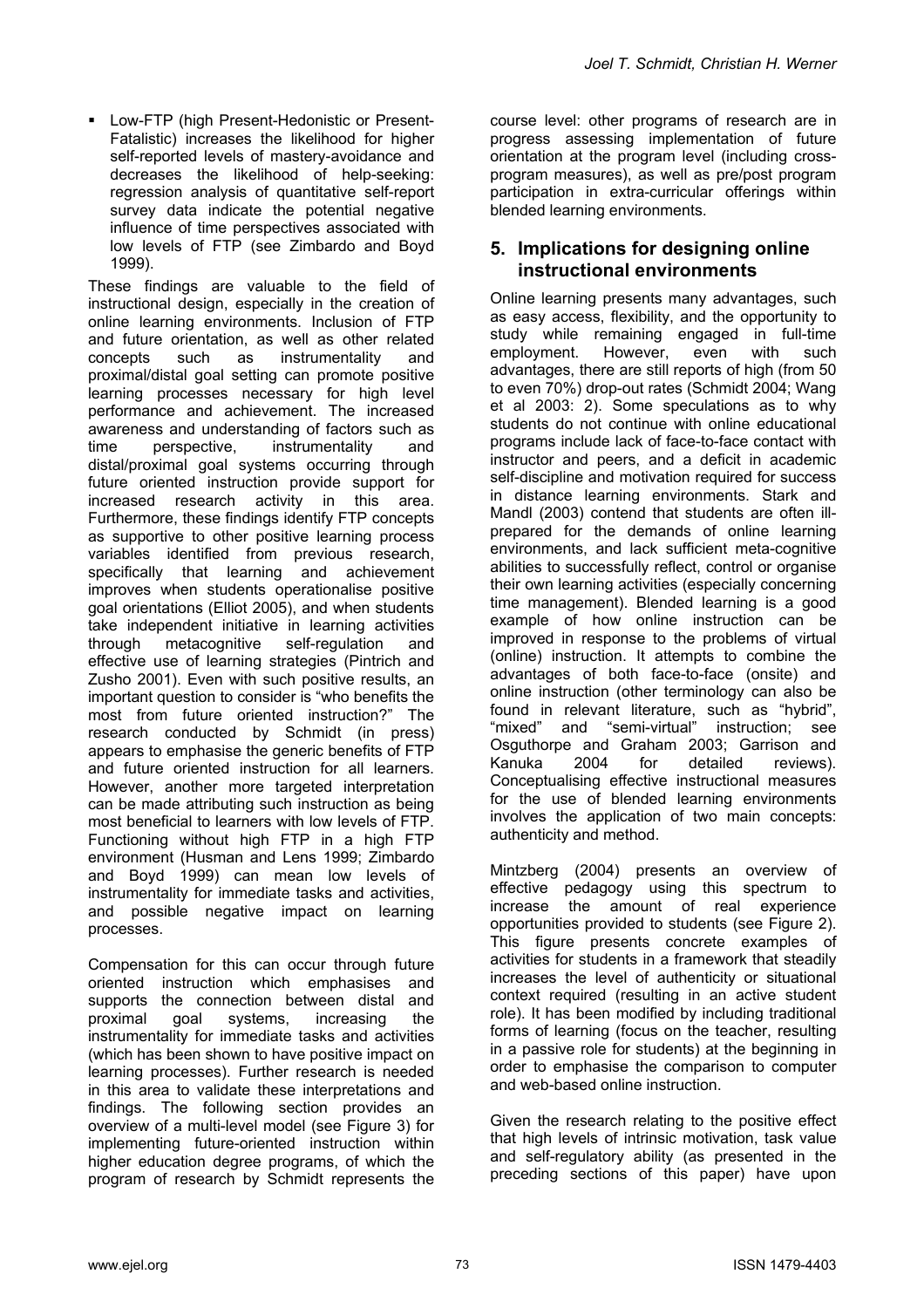student achievement, efforts need to be made within instructional environments to foster and encourage growth in these areas. One way to achieve this is to incorporate elements of future oriented instruction into the design of online learning environments.



#### Method

.

**Figure 2**: Pedagogical Scale of Authenticity (based on Mintzberg 2004, p266)

#### **5.1 Future oriented design of online and blended learning environments**

Efforts need to be increased for developing methods of online instruction that tap into and encourage the future orientation of students, and for providing meaningful connections to the content and possible future outcomes. Figure 3

provides a detailed overview of the UAM Milestones Educational Model offering a framework for concrete operational examples of how online instruction (teaching techniques, course, and program) benefits from a future oriented design



**Figure 3**: UAM Milestones Educational Model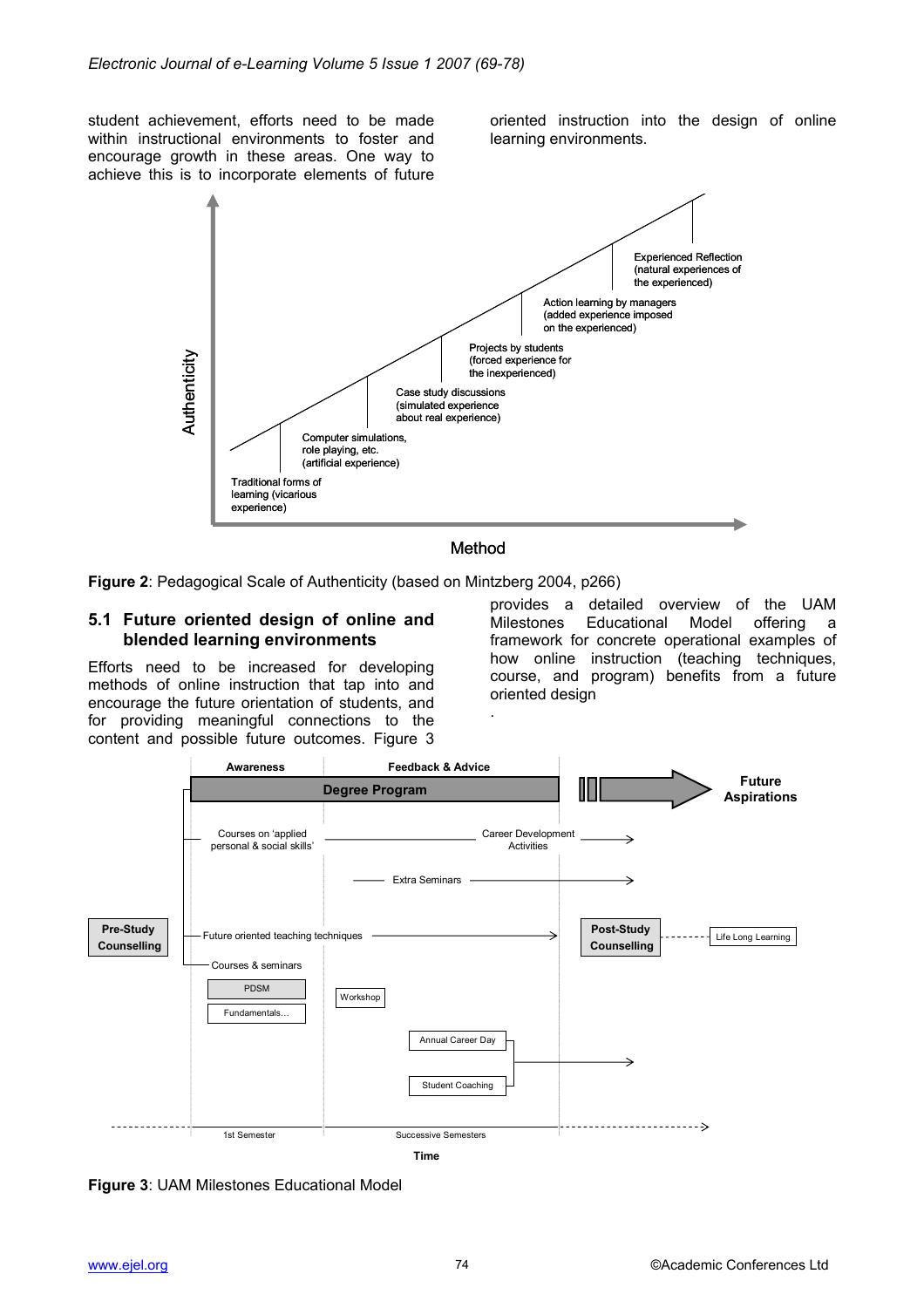This model outlines the forms of student support (raising awareness; providing feedback and advice) that are possible within typical university degree programs on a spectrum of time. It is

The time-line presented in this model illustrates opportunities for consultation with students beginning with pre-study counselling that continues within a study program through academic coaching, and extends into the future through post-study counselling (conceivably it could involve aspects of life long learning – effective alumni programs) to help students achieve their future aspirations. Movement through the model can be described as follows:

Pre-Study Counselling:

- Self-assessment opportunities to help identify future goals (academic, career, personal)
- **Planning for effective achievement of those** goals

Raising Awareness (primarily during the first semester):

- Courses on 'applied personal and social skills' (wide range of activities and interactions with students relating to topics such as effective presenting, negotiation, communication, etc.)
- **Future oriented teaching techniques (see** below)
- Courses and Seminars (PDSM see section 3.1; and other introductory course covering fundamental knowledge of the chosen degree program) addressing questions such as:
	- o What is the program of study (e.g. Sport Management)?
	- o What are the career prospects?
	- o What do prospective employers require?
	- o How to organise course program and schedule?
	- o What other endeavours can assist in to developing the required profile?

Feedback and Advice (during successive semesters):

- Activities to improve student employability (e.g. extra seminars, classes, or workshops that extend the offerings of applied personal and social skills)
- Annual activities (e.g. Career Days offering structured programming including personality assessment, practical exercises, feedback, and suggestions for improvement)
- Academic/Career Coaching individual or group sessions (link these sessions to other activities, such as career days for returning students and alumni)

presently in operation at the university participating in the program of research presented in section 3 which examined only one course (PDSM) out of an entire program-wide initiative.

- Activities to help students access the job market:
	- o Job application training
	- o Interview training
	- Assessment Centre training

Post-Study Counselling:

 Consultation and advice on how to continue personal development and growth in meaningful ways that help students identify new goals, move toward professional activity or continued study, connect to a relevant network of experts in the chosen field, and to maintain contact with the institution to share in the exchange of new expertise and knowledge.

#### **5.2 Future oriented teaching techniques**

Many of the measures listed and described above in the milestones model rely upon general teaching techniques that encourage and foster student motivation through the development of distal and proximal goal systems that emphasise task and course instrumentality, impacting an overall program. Some helpful elements to consider are listed below with concrete examples of possible activities. They are by no means comprehensive, and can easily be combined or added to other methods by using the full scope of instructional tools and technologies that are available.

#### *5.2.1 Encourage high levels of perceived relevance (course and task)*

Course Level

- Present course material embedded within a framework of the overall field. Provide a meaningful introduction that outlines the benefits and uses of such knowledge for future endeavours (consider using various media – video, audio, web-pages, internet, etc.)
- Invite experts from the field to join a discussion forum (e.g. host a chat session on FAQ's) or to participate in the evaluation of student projects or presentations (e.g. panel of judges).
- Assist the students in recognising peer expertise and relevant experience with the chosen topic (creation of student profiles, reflections on past experiences and/or prior knowledge, etc.).

Task Level

 Whenever possible assign tasks that are constructive in nature, making connections to real concrete examples (e.g. case studies, role plays, observations, simulations, etc.)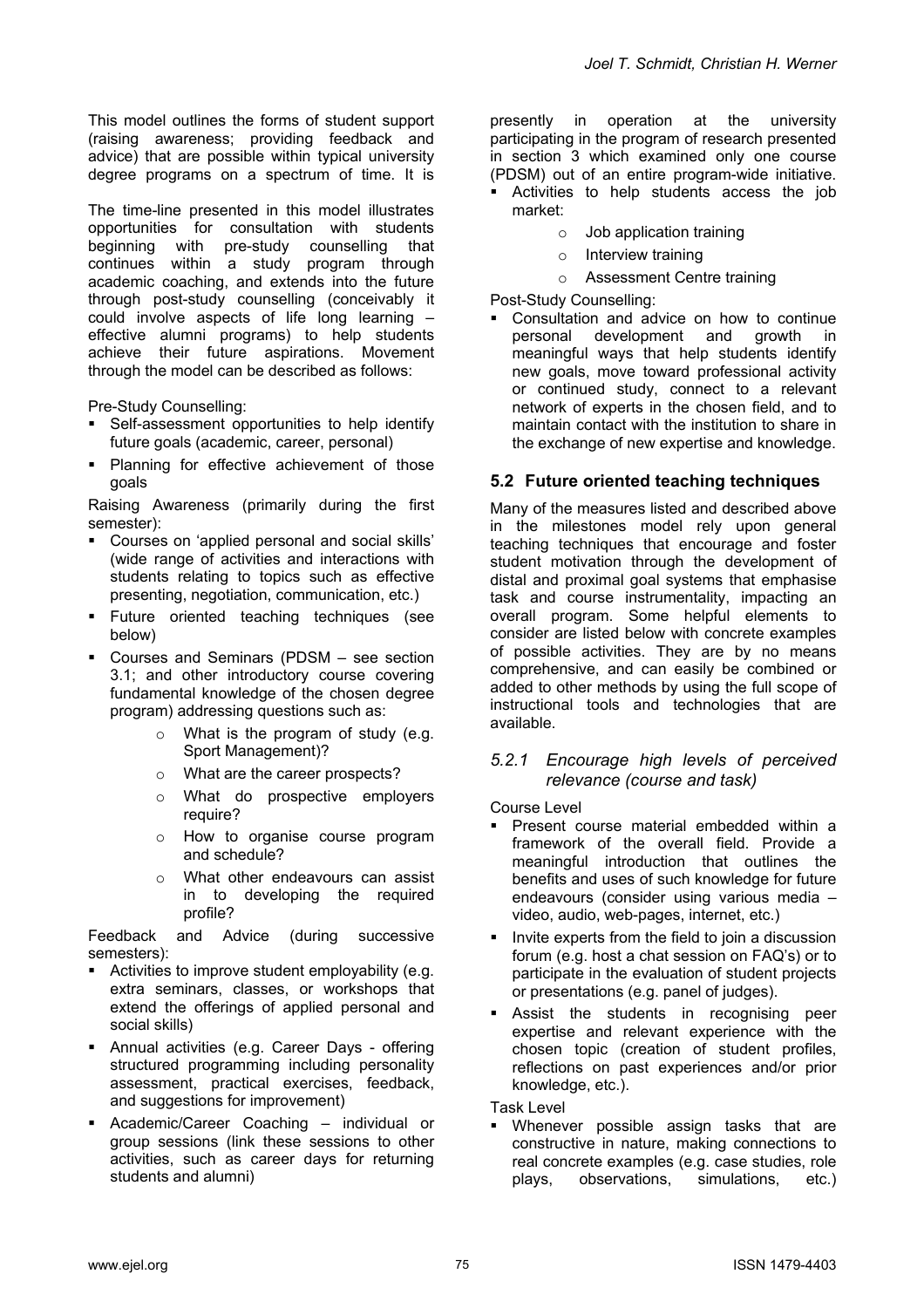solidifying the connection between theory and practice.

- **Provide opportunities for students to develop** their own autonomy, control and responsibility for learning (task variety, topic choice, format of end product).
- Open-ended projects and/or portfolios (multiple assignments of which only the best are calculated in the final grade)
- Meaningful task sequencing (linking of tasks to create a useful portfolio or resource for continued use or reference).

#### *5.2.2 Encourage effective self-regulation of learning processes*

Forethought Phase (planning)

 A wide array of management techniques exist that can assist students in goal-setting, idea generation, task scheduling, etc. Online environments have an advantage of offering instant access to these methods and techniques (make use of links, documents for further self-study, open source material, etc.). Figure 4 is an example of a Gantt Scheduling Chart – one of many planning tools that could be presented to students as a resource (adapted from Dessler 2005: 90).



#### **Figure 4**: Gantt Scheduling Chart

Performance Phase (self-observation)

- **Include assignments that are non-graded but** peer-reviewed – this often encourages students to be aware of the quality, without having the pressure of always satisfying instructor criteria for top marks. Caution is warranted with this activity – practice and guidance is necessary so that students are constructive, positive and working together to create successful learning experiences.
- **Use the internet to help locate self-study** exercises and programs that could be added to current instructional activities. Students who are interested can improve at their own pace and continue to explore the subject area in a meaningful way.

Reflection Phase (self-evaluation)

- **Provide opportunities for reflection online,** onsite; synchronous, asynchronous – many vehicles are available, from journals, logbooks, short "lessons-learned" reflections, discussions, forums, chat-rooms, blogs, etc.
- Guidance in reflection also is helpful model this activity as a reflective practitioner (e.g. student newsletter, ongoing forum for

discussion, informal opportunities outside of the course, etc.)

# **5.3 Conclusion**

As research in educational psychology continues to identify factors that positively influence student motivation to learn, and the subsequent steps that are taken to acquire new knowledge, parallel efforts in research are necessary in designing possible instructional interventions incorporating these factors in concrete operations within a learning environment. Future oriented instruction is one possibility out of many to consider, but it has great potential to support and improve student learning and achievement within online learning environments. Management education cannot stop at the end of formal training or educational programs. It must be integrated into the internal self-learning processes of the individual resulting in personal development over the life span. Therefore, the role of educators using web-based technologies is to continually seek to provide effective means of encouraging and fostering this learning competency within the design of online instructional environments.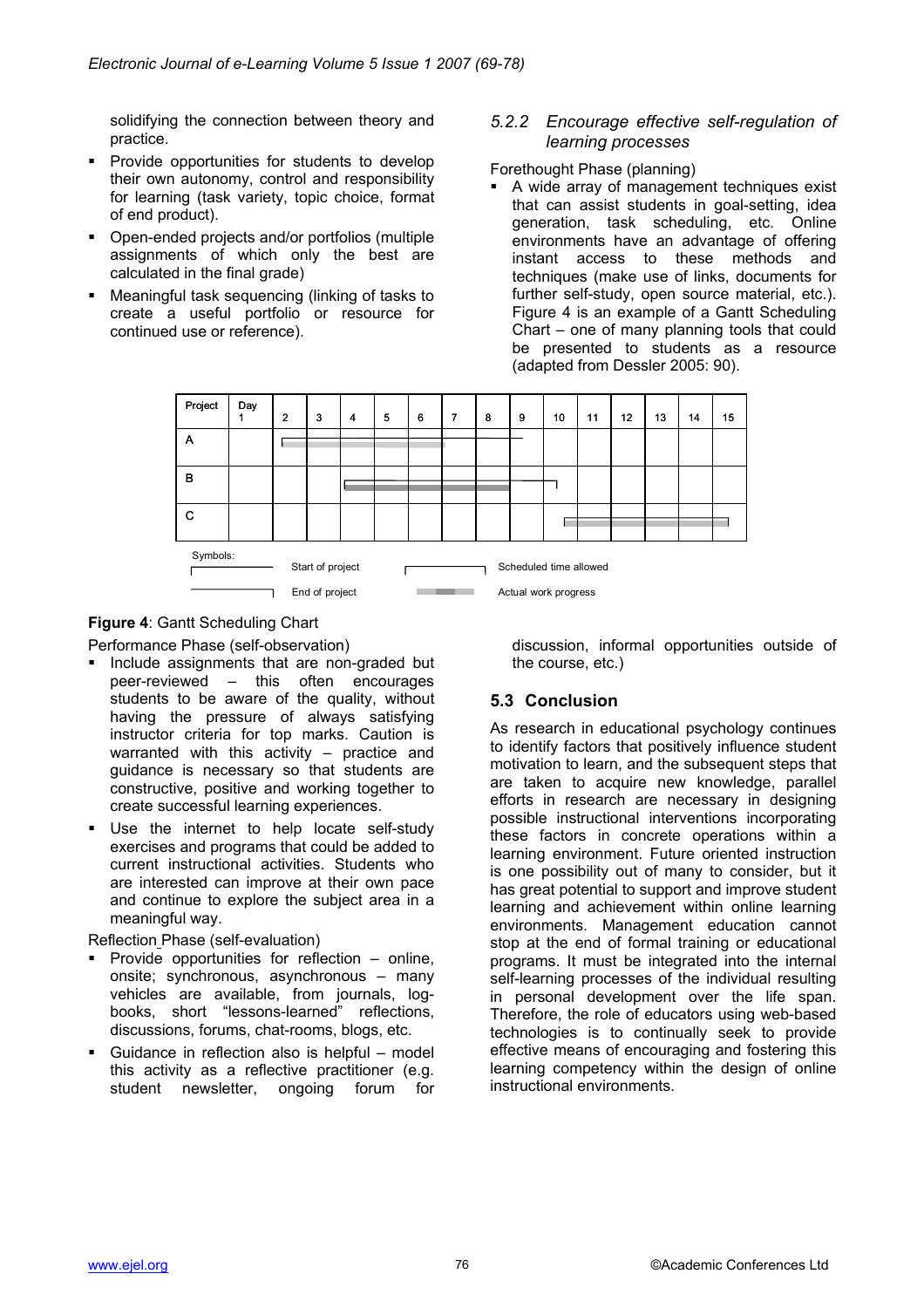#### **References**

- Bandura, A. (1986) Social foundations of thought and action: A social cognitive theory, Englewood Cliffs, NJ: Prentice Hall.
- Bandura, A. (1999) Social cognitive theory of personality, in L.A.Pervin and O.P. John (ed.), Handbook of Personality. New York: Guildford.
- Boniwell, I. and Zimbardo, P. G. (2004) Balancing one's time perspective in pursuit of optimal functioning, in P.A. Linley and S. Joseph (ed.), Positive psychology in practice, Hoboken, NJ: Wiley.
- Dessler, G. (2005) Management: Principles and practices for tomorrow's leaders, Upper Saddle River, New Jersey: Prentice Hall.
- Elliot, A.J. (2005). A conceptual history of the achievement goal construct. In A.J. Elliot and C.S. Dweck (Eds.), Handbook of competence and motivation. New York: Guildford Press.
- Elliot, A. J. and Harackiewicz, J. M. (1994) Goal setting, achievement orientation, and intrinsic motivation: A mediational analysis, Journal of Personality and Social Psychology, Vol.66, No.5, May, pp968-80.
- Elliot, A. and McGregor, H. (2001) A 2 x 2 achievement goal framework, Journal of Personality and Social Psychology, Vol.80, March, pp501-519.
- Garrison, D.R., and Kanuka, H. (2004) Blended learning: uncovering its transformative potential in higher education, Internet and Higher Education, Vol.7, 2<sup>nd</sup> Quarter, pp95-105.
- Husman, J. and Shell, D. (2001) The multivariate dimensionality of personal control and future time perspective beliefs in achievement and self-regulation, Contemporary Educational Psychology, Vol.26, No.4, October, pp481-506.
- Husman, J., and Lens, W. (1999) The role of the future in student motivation, Educational Psychologist, Vol.34, No.2, Spring, pp113–125.
- Husman, J., Derryberry, W.P., Crowson, H.M., Lomax, R. (2004) Instrumentality, task value, and intrinsic motivation: making sense of their independent interdependence, Contemporary Educational Psychology, Vol.29, No.1, January, pp63-76.
- Husman, J., McCann, E., Crowson, H.M. (2000) Volitional strategies and future time perspective: embracing the complexity of dynamic interactions, International Journal of Educational Research, Vol.33, pp777-799.
- Lennings, C.J. (1998) Profiles of time perspective and personality: developmental considerations, Journal of Psychology, Vol.132, November, pp629-642.
- Malka, A. and Covington, M.V. (2005) Perceiving school performance as instrumental to future goal attainment: effects on graded performance, Contemporary Educational Psychology, Vol.30, No.1, January, pp60-80.
- McGrath, J., and Kelly, J. (1986) Time and human interaction: towards a social psychology of time, New York: Guildford Press.
- McInerney, D.M. (2004) A discussion of future time perspective, Educational Psychology Review, Vol.16, No.2, June, pp141-151.
- Miller, R. B. and Brickman, S. J. (2004) A model of future-oriented motivation and self-regulation: effects of time perspective on student motivation, Educational Psychology Review, Vol.16, No.1, March, pp9-33.
- Miller, R. B., DeBacker, T. K. and Greene, B. A. (1999) Perceived instrumentality and academics: the link to task valuing, Journal of Instructional Psychology, Vol.26, No.4, December, pp250-60.
- Miller, R.B. Greene, B.A., Montalvo, G.P., Ravindran, B., and Nicholls, J.D. (1996) Engagement in academic work: the role of learning goals, future consequences, pleasing others, and perceived ability, Contemporary Educational Psychology, Vol.21, No.4, October, pp388-422.
- Mintzberg, H. (2004) Managers not MBAs, New York: Pearson Education.
- Nuttin, J., and Lens, W. (1985) Future time perspective and motivation: theory and research method, Leuven and Hillsdale, NJ: Leuven University Press and Erlbaum.

OECD (June, 30, 2005) The definition and selection of key competencies: executive summary, [online], DeSeCo Project, http://www.oecd.org/dataoecd/47/61/35070367.pdf

- Opaschowski, H. (2006) Deutschland 2020: Wie wir Morgen leben Prognosen der Wissenschaft, 2<sup>nd</sup> edition, Wiesbaden: Verlag für Sozialwissenschaften.
- Osguthorpe, R.T., and Graham, C.R. (2003) Blended learning environments: definitions and directions, The Quarterly Review of Distance Education, Vol.4, No.3, Fall, pp. 227-233.
- Pintrich, P.R. and Schunk, D.H. (2002) Motivation in education: Theory, research and applications, 2<sup>nd</sup> edition, Englewood Cliffs, NJ: Prentice-Hall.
- Pintrich, P. R. and Zusho, A. (2001). The development of academic self-regulation: The role of cognitive and motivational factors. In A. Wigfield and J. S. Eccles (Eds.), Development of achievement motivation. San Diego: Academic Press.

Schmidt, B. (2004) Virtuelle Lernarrangements für Studienanfänger: Didaktische Gestaltung und Evaluation des "Online-Lehrbuchs" Jugendforschung und der begleitenden virtuellen Seminare, München: Herbert Utz Verlag.

- Schmidt, J.T. (in press). Preparing Students for Success in Blended Learning Environments: Future Oriented Motivation and Self-Regulation. eDissertation, LMU Munich: Faculty of Psychology and Educational Sciences.
- Shell, D., and Husman, J. (2001) The multivariate dimensionality of personal control and future time perspective beliefs in achievement and self-regulation, Contemporary Educational Psychology, Vol.26, October, No.4, pp481-506.
- Simons, J., Dewitte, S., and Lens, W. (2000) Wanting to have vs. wanting to be: the effect of perceived instrumentality on goal orientation, British Journal of Psychology, Vol.91, No.3, August, pp335-351.